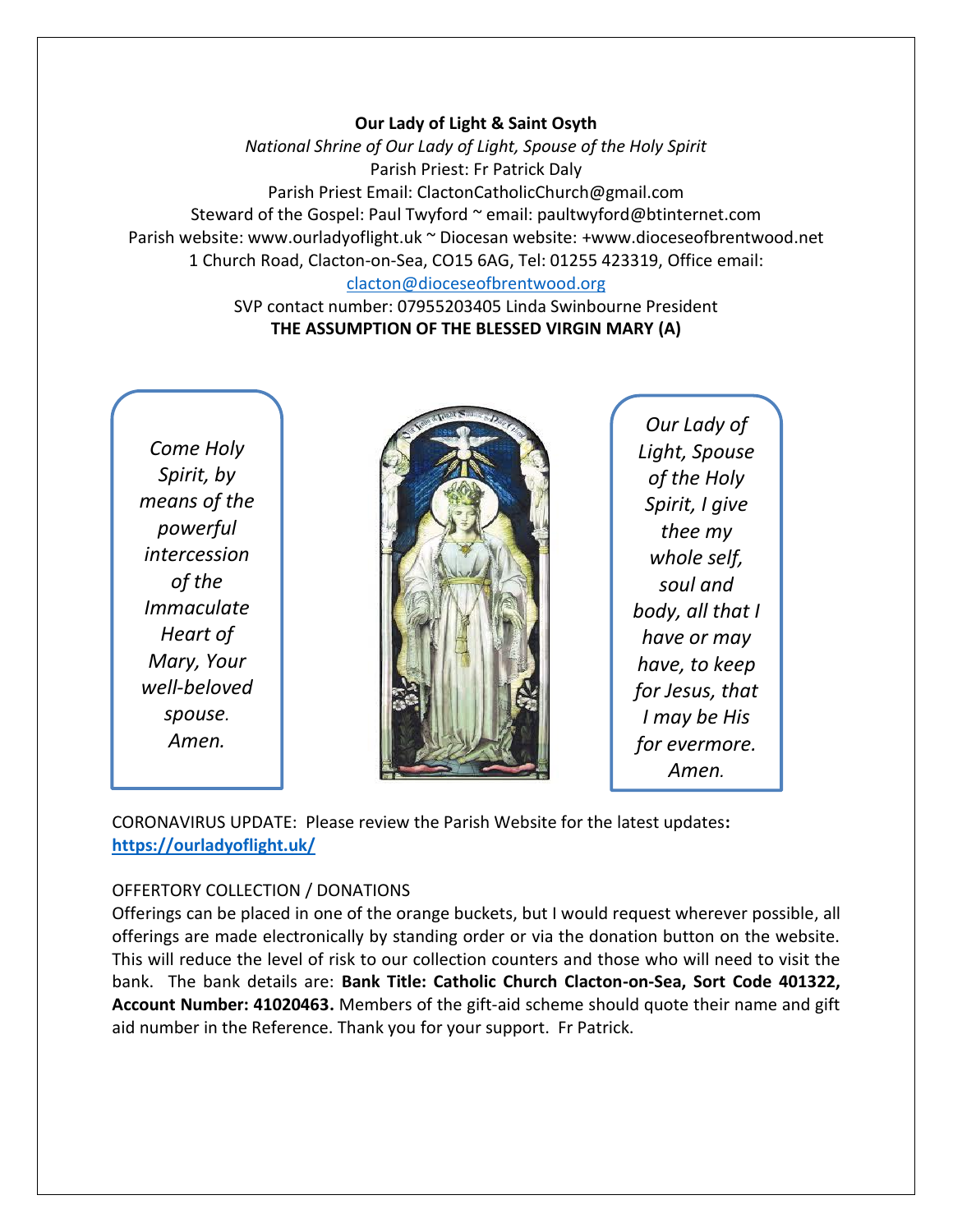RESUMPTION OF PUBLIC MASS: Please follow the instructions of the Church Stewards and allow plenty of time before Mass starts to sanitize your hands and complete registration. Attendance at Mass is restricted to 50 people. I would, therefore, ask that those who are able to attend Mass in the week to refrain from attending Mass at the weekends to allow others the opportunity. Thank you for your understanding and co-operation. Fr Patrick.

BAPTISM COURSE: I will be shortly running a Baptism Course by Zoom. Please introduce yourself at Mass if you wish to attend. It will not be possible to book a Baptism until you have completed the course.

FIRST HOLY COMMUNION PROGRAMME 2020/21: We will be commencing the new programme by Zoom in September. Please introduce yourself and your child to me at Mass if you wish to join the programme.

SATURDAY VIGIL MASS: The Saturday night vigil Mass will be restored to 6.00 pm with effect from Saturday 5th September 2020. The change is being made to allow parishioners working at the weekend the opportunity to attend Sunday Mass.

## THE ASSUMPTION OF THE BLESSED VIRGIN MARY

Today we celebrate the Solemnity of the Assumption of the Blessed Virgin Mary. The Catechism tells us that: 'The Most Blessed Virgin Mary, when the course of her earthly life was completed, was taken up body and soul into the glory of heaven, where she already shares in the glory of her Son's Resurrection, anticipating the resurrection of all the members of His body'.

Mary's Assumption is not a privilege retained only for her. We are all called to share in her assumption. As we commemorate her solemnity, we live in the hope of the anticipation of our bodies rising to eternal life. So, it is a feast of hope for all of us. We live in the hope of the resurrection of our bodies and the eternal happiness of our unity with God. In so many ways, The Blessed Virgin Mary shows us the way to follow and assists us in our journey.

Mary shows us what it is to be perfectly human. Mary achieved this perfection through her total obedience and loyalty to God. Mary shows us that a human being can do God's will. She does it in a perfect way but does it in a completely human way. From the moment of her yes at the Annunciation to the standing at the foot of the Cross, Mary was completely loyal to her Son. She did not say no. She did not run away as the other disciples did during Christ's passion. For this reason, she is acknowledged as the perfect disciple and follower of Christ.

Mary's role is central to the salvation of humanity. The incarnation of God into humanity for the salvation and reconciliation of all was achieved through the Virgin Mary. Mary gave Jesus His humanity. Jesus became fully human through Mary. Mary made all this possible through her yes to God.

We give devotion to Mary as the Mother of God. Mary is a teacher of faith through her focus and dedication to her Son. Mary always leads us to Jesus and points to Him. Mary is the Mother of the Church and continues in heaven to exercise her maternal role on our behalf. Mary will always listen to our prayers and constantly intercedes with her Son on our behalf. We should never have any hesitation in asking for her help in our lives. In the words of Pope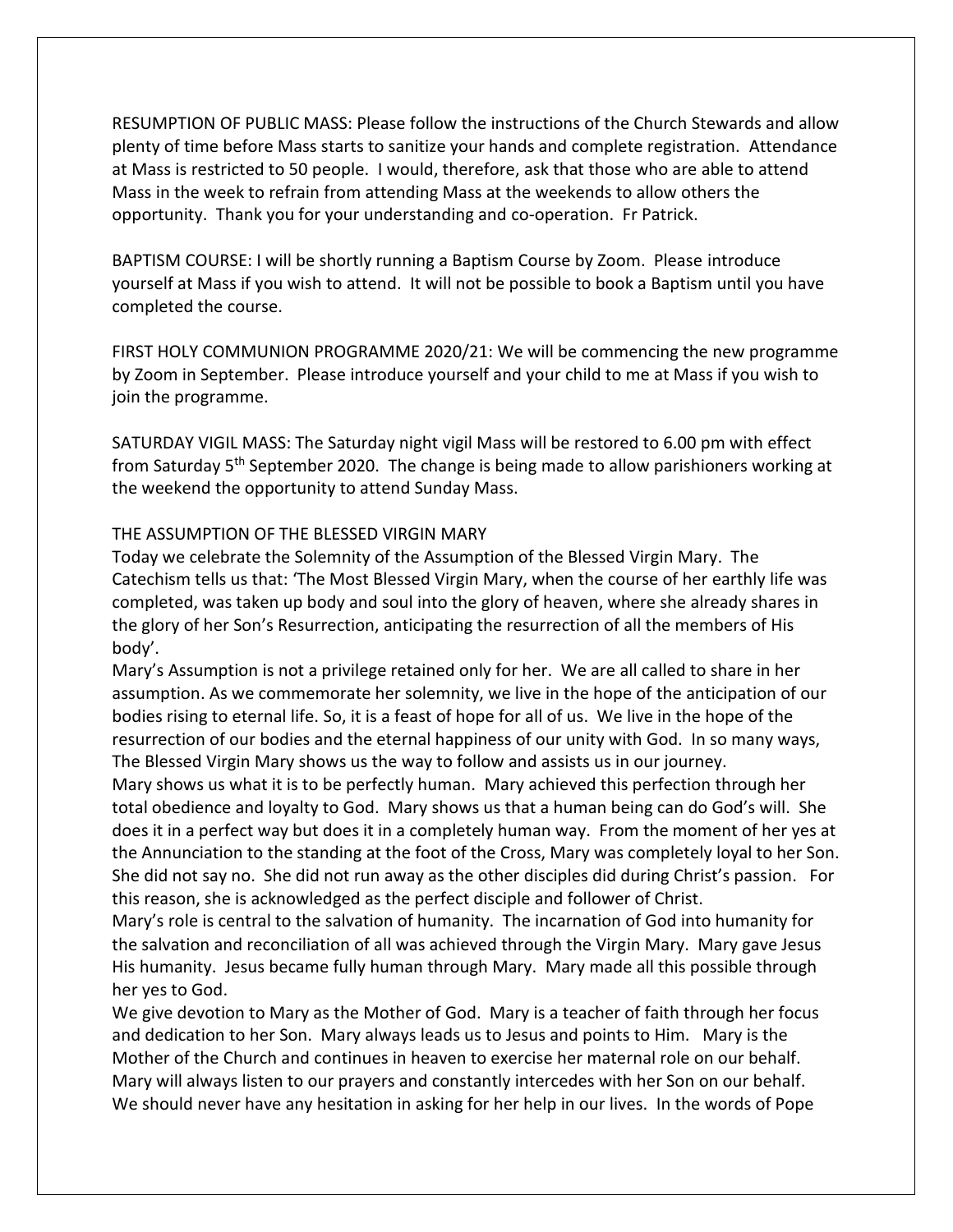Francis: 'when the Church goes looking for Jesus, she knocks on the door of Mary and asks – where is your Son'? It is from Mary that the Church learns true discipleship. When the Church goes on mission, she always walks in the footsteps of Mary.

Through the Assumption of the Blessed Virgin Mary we are given a vision of our eternal destination. We too will ascend into heaven with our resurrected bodies. This Solemnity is not just a celebration of the completion of the eternal destination of Mary. It is a celebration of the promises made to us through the death and resurrection of her Son – Jesus Christ.

## **MASSES WILL BE OPEN TO A MAXIMUM OF 50 PEOPLE IN THE CHURCH**

| Saturday 15 <sup>th</sup> August                                                                                           | 9.30 am.                | MASS: Angela & Anthony<br>Cook Intentions.<br>(The Parish)                     |
|----------------------------------------------------------------------------------------------------------------------------|-------------------------|--------------------------------------------------------------------------------|
| Saturday 15 <sup>th</sup> August                                                                                           | 11.00 am to 12.00 noon. | SACRAMENT OF<br><b>RECONCILIATION</b><br>(In the presbytery garden)            |
| Saturday 15 <sup>th</sup> August                                                                                           | 11.00 am to 1.00 pm     | Church open for private<br>prayer with Exposition of<br>the Blessed Sacrament. |
| Saturday 15 <sup>th</sup> August<br>Vigil Mass of the Solemnity<br>of The Assumption of the<br><b>Blessed Virgin Mary.</b> | 5.00 pm.                | MASS: Annie Spike Dec'd<br>(Jimmy & Christina<br>Deegan))                      |
| Sunday 16 <sup>th</sup> August<br>The Solemnity of The<br>Assumption of the Blessed<br>Virgin Mary.                        | 8.30 am.                | MASS: Pat & Des McGuire<br>Intentions.<br>(Laura Saint Marie)                  |
| Sunday 16th August                                                                                                         | 10.30 am.               | MASS: Joseph<br>Vincatassion Dec'd.<br>(Laura Sainte Marie)                    |
| Sunday 16 <sup>th</sup> August                                                                                             | 3.00 pm                 | <b>FIRST HOLY COMMUNION</b><br><b>MASS</b>                                     |
| Monday 17 <sup>th</sup> August                                                                                             | 9.30 am.                | MASS: Maureen Haugh<br>Dec'd<br>(Eileen Morley)                                |
| Tuesday 18 <sup>th</sup> August                                                                                            | 9.30 am.                | <b>MASS: Danny Brady</b><br>Intentions<br>(Brenda & Alan)                      |
| Friday 21 <sup>st</sup> August<br>Memorial of St Pius X, P                                                                 | 9.30 am.                | <b>MASS: Herlihy Family</b><br>Dec'd<br>(Brenda Herlihy)                       |